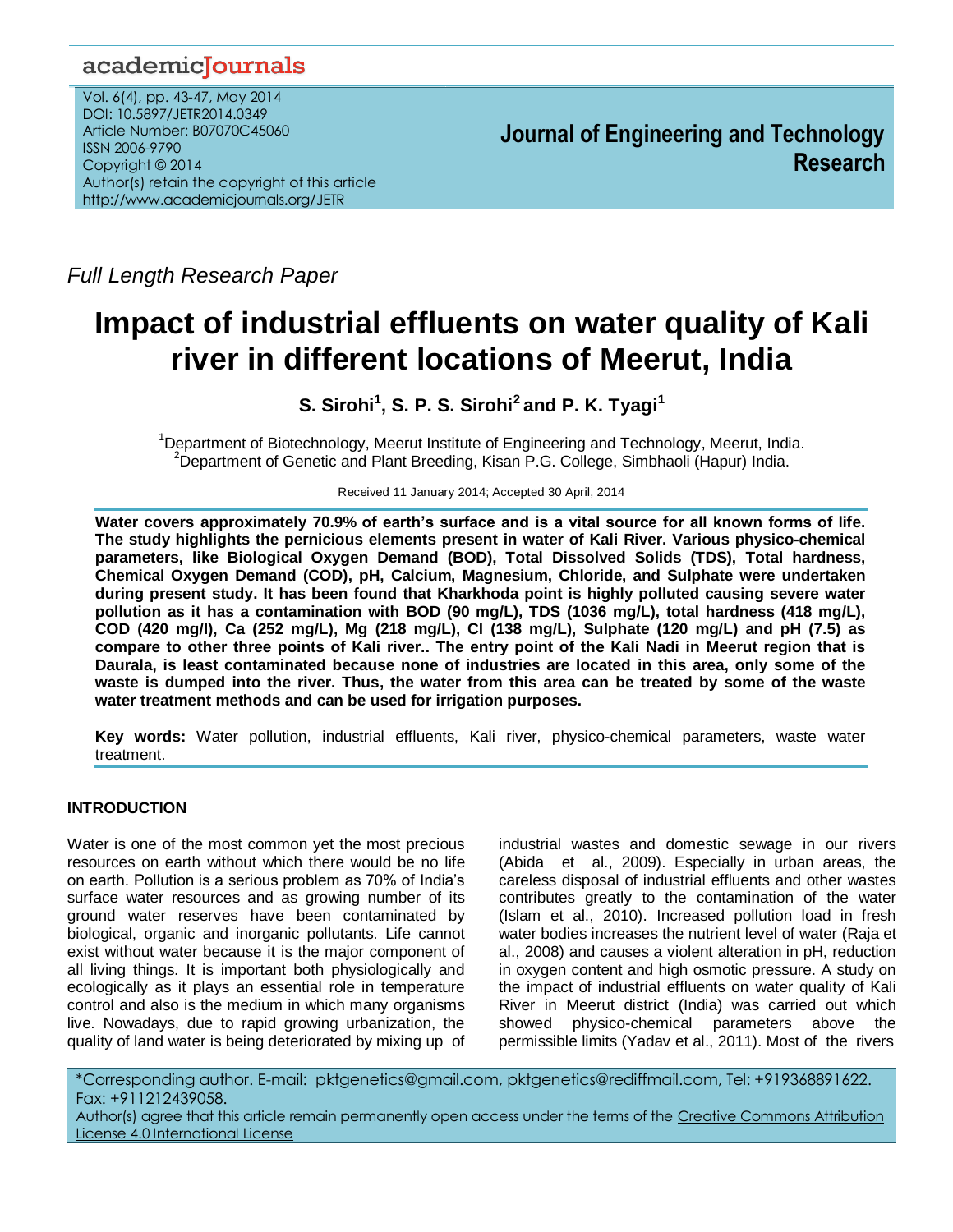| <b>Parameters/Location</b> | Daurala road      | Mawana road | <b>Garh road</b> | Kharkhoda road    | <b>Standard value ISO: 10500-1991</b> |
|----------------------------|-------------------|-------------|------------------|-------------------|---------------------------------------|
| Colour                     | Turbid            | Turbid      | Turbid           | Gravish           | Transparent                           |
| Odor                       | No specific odour | Foul        | Foul             | No specific odour | Unobjectionable                       |
| рH                         | 7.0               | 7.5         | 7.1              | 7.5               | $6.5 - 8.5$                           |
| TDS (mg/L)                 | 680               | 792         | 972              | 1036              | 30-380                                |
| BOD (mg/L)                 | 20                | 40          | 76               | 90                | 2-8 (moderate)                        |
| COD (mg/L)                 | 196               | 296         | 288              | 420               | 300-500                               |
| Total Hardness (mg/L)      | 212               | 400         | 406              | 418               | 185-350                               |
| $Ca$ (mg/L)                | 128               | 212         | 200              | 252               | 75                                    |
| $Mg$ (mg/L)                | 84                | 188         | 148              | 218               | 50                                    |
| $Cl$ (mg/L)                | 70                | 96          | 116              | 138               | 200                                   |
| Sulphate (mg/L)            | 68                | 90          | 110              | 120               | 250                                   |

**Table 1.** Physico-chemical parameters of Colour, Odor, pH, TDS, BOD, COD, Total Hardness, Calcium, Magnesium, Chloride, and Sulphate of Kali nadi water at the Four locations in Meerut District.

All values are mean ±SE, n=3 (Duncan's new multiple test range). All the parameters were carefully studied.

flowing in urban areas are at the end point of effluent discharge and if not treated and properly controlled can also pollute the ground water (Moscow et al., 2011).

Industrial effluents entering the water bodies is one of major sources of environmental toxicity. It not only affects the quality of drinking water but also has deleterious impact on the soil micro flora and aquatic ecosystems. Soil is the most favourable habitat for a wide range of microorganisms that includes bacteria, fungi, algae, viruses and protozoa. More than a million microorganisms represent the population per gram of the sample studied with bacteria and fungi being the prominent species prevalent. Industries keep on releasing effluents which is quite toxic whether its sugar mill or fertilizer industries, or chemical treatment given to the fields also cause problems for the survival of the soil micro flora. For mills that have an attached distillery, the numerous distillation stages produce a highly contaminated effluent, with BOD and COD concentrations of about 40,000 - 100,000 mg/1, called stillage. In general, sugar mill effluents contain acidic and alkaline compounds, a significant concentration of suspended solids and a high BOD, COD, and sugar concentration (Verma and Shukla, 1969; Behra and Mishra, 1969; Roy, 2007).

#### **MATERIALS AND METHODS**

Water samples were collected in monsoon season of year 2011 for the analysis of physico-chemical parameters from four sampling sites in the early hours (7.00 A.M. to 10.00 A.M.). A careful water sampling was made in iodine treated polyethylene bottles free of air bubbles. Some of the physico-chemical characteristics of water measured at the sampling sites, while others were analyzed in the laboratory according to standard method (Trivedi and Goel, 1986; APHA, 1995) at the Department of Biotechnology, Meerut Institute of Engineering Technology, Meerut. The pH was measured by using digital pH meter with an accuracy of  $\pm$  0.01. Total hardness, calcium, magnesium were measured by EDTA titration method (Honda, 1986) Chloride was measured by volumetrically by silver nitrate titrametric method using potassium chromate as indicator and was calculated in terms of mg/L (Manivasagam, 1984).

### **RESULTS AND DISCUSSION**

Obviously industrial effluents spoil the water quality of river Kali causing unfavorable changes in phsicochemical parameter. In the present investigation, wide range of variations was recorded in TDS, COD, biological oxygen demand (BOD), Colour, Odor, Total hardiness, pH, Calcium, Magnesium, Chloride, and Sulphate etc (Table 1). In this study, we have collected water samples of river Kali Nadi from different areas of Meerut region and compared the different physio-chemical parameters like Biological Oxygen Demand (BOD), Total Dissolved Solids (TDS), Total hardness, Chemical Oxygen Demand (COD), pH, Calcium, Magnesium, Chloride, and Sulphate etc. We have concluded that the decreasing contamination of water as follows: Kharkhoda > Garh road > Mawana road > Daurala road. We observed that the water sample of the Kharkhoda is highly polluted as it has a contamination with  $BOD = 90$ ,  $TDS = 1036$  mg/L, total hardness =  $418 \text{ mg/L}$  as shown in Figure 1

The entry point of the Kali Nadi in the Meerut region i.e. Daurala Road is least contaminated because none of the industries are located nearby to this area, only some household waste is dumped into the river. Thus, the water from this area can be treated by some of the wastewater treatment methods and can be used for irrigation purposes. It shows that the contamination of water increases respectively as industries increases from Daurala road to Kharkhoda. Thus, sample water from Kharkhoda is highly contaminated because of many industries, located in this region, released waste into the Kali Nadi.

Effluents from sugar industry may have different amounts of solid particulate matter either as suspended solids or total dissolved solid that affect the light intensity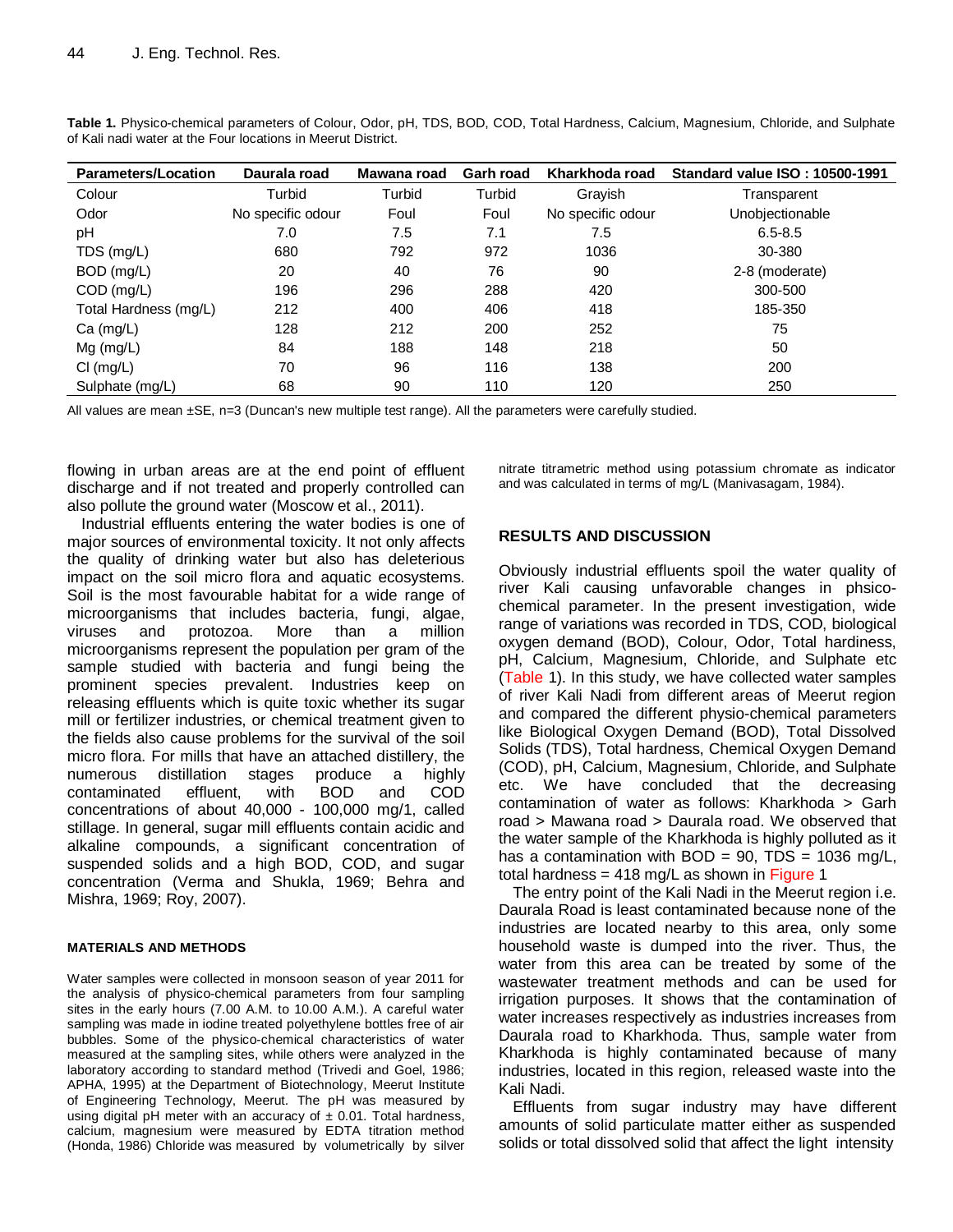



**Figure 1.** Shows a summarized result of physico-chemical parameters of pH, TDS, BOD, COD, total hardness, calcium, magnesium, chloride, and sulphate of Kali Nadi water at the four locations in Meerut district.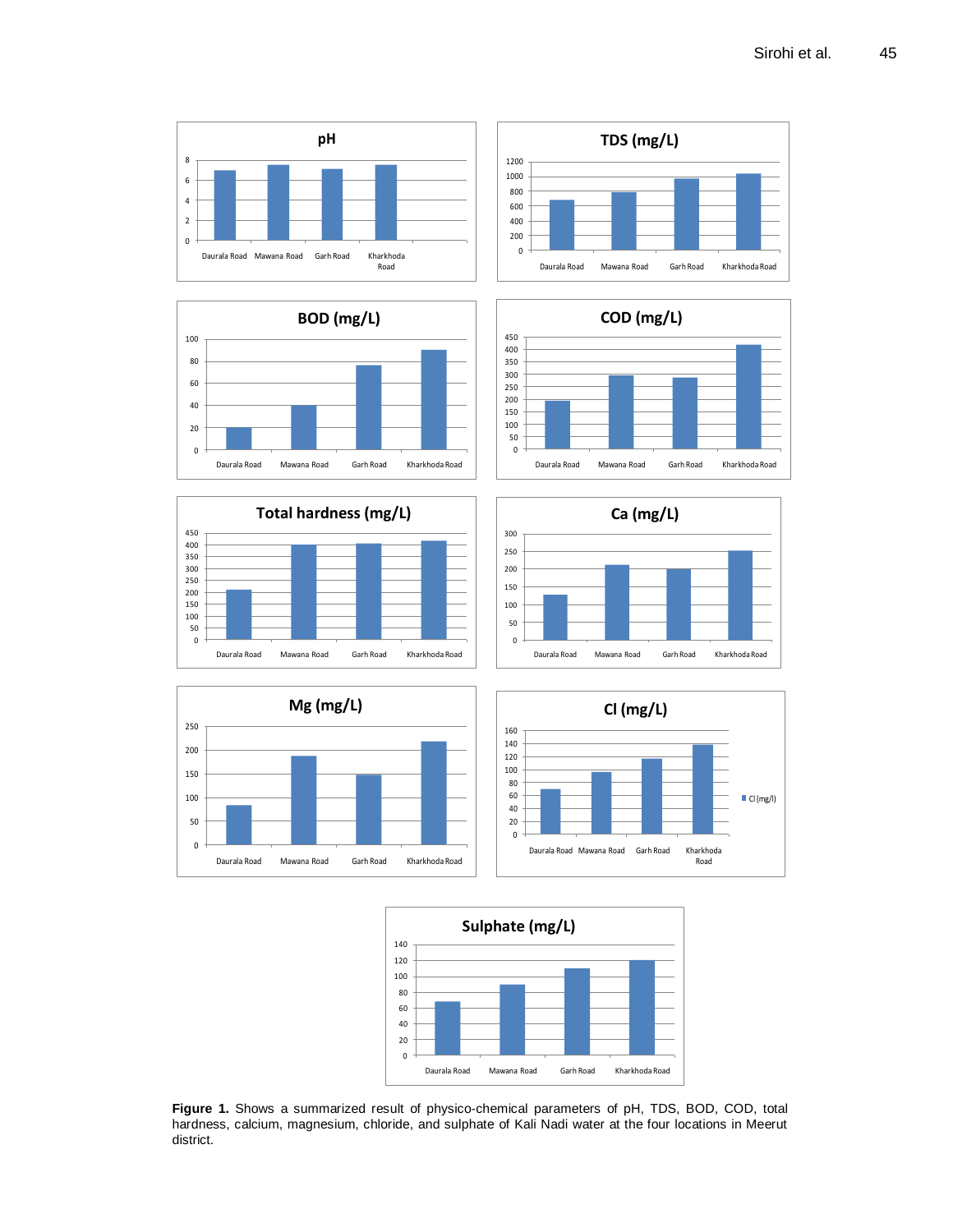of water. pH of collected samples have varied from 7.0 to 7.5. It is evident that the pH of water body is very important in determination of water quality since it affects other chemical reactions such as solubility and metal toxicity (Sayyed and Bhosle, 2010)

The huge accumulation of inorganic elements such as sulphate (68 to 120 mg/l), has created condition for eutrophication resulting in reduced dissolved oxygen. The other important physicochemical parameters of water namely total hardness (212 to 418 mg/l) total TDS (680 to 1036 mg/l) were significantly found beyond normal limit.

Total dissolved solids (TDS) refers to all dissolved materials present in the water. Combined sugar mill effluents generally do not have a TDS measure high enough to have an adverse environment impact. Discharge of water with a high TDS level would have adverse impact on aquatic life, render the receiving water unfit for drinking, reduce crop yields if used for irrigation, and exacerbate corrosion in water systems and Industrial effluents generally change the natural pH level of the receiving water body to some extent. Such changes can tip the ecological balance of the aquatic system, excessive acidity particularly; can result in the release of hydrogen sulphide to the air (Verma and Shukla, 1969; Behra and Mishra, 1969; Roy, 2007).

The values of BOD and COD exceed the limit. A high COD, a measure of the inorganic and partly organic nonbiodegradable content of the effluents, has effects on the receiving water body similar to that of a high BOD. Suspended solids reduce light penetration and, as a result, plant production in the receiving water body by increasing turbidity and can also clog fish gills. Benthic decomposition of components can decrease oxygen availability while anaerobic decomposition can produce hydrogen sulphide and release by-products that increase BOD. The results of previously published (Ashok et al., 1988; Baruah et al., 1993; Kaushik et al., 2013) are in correlation with our observation of the impact of industrial effluents on water quality of Kali River in Meerut district (India). The Industrial effluent should be treated, the hazardous substances should be reduced before the effluent are discharged into the kali river and open environment so as to circumvent their adverse effect on aquatic life and human beings. In addition, industrial effluents as well as domestic and hospital wastes are properly treated before dumping them into Kali river because the Kali river water utilized for irrigation purposes in some places of Meerut district which, will be a boon to the farmers.

# **Conclusion**

Industrial activities contribute a lot to toxic wastes to the environment in general, hence this study was conducted to investigate the effects of industrial effluents on water quality of Kali river in Meerut. Obviously, India is a developing country where industrial units mainly sugar,

leather and textile industry form a major part and effluent treatments are not taken care of. The costs of water treatment add to woes of the ailing smaller units. Hence, the values pH, TDS, BOD and COD are above the permissible limits. These effluents have deleterious effects on flora and fauna of our ecosystem. The high level of TDS and TSS are of major cause of concern due to the increased incidences of cancer. Hence, the effluent should be treated, the hazardous substances should be reduced before the effluent are discharged into the environment so as to circumvent their adverse effect on aquatic life and man further if the industrial effluents as well as domestic and hospital wastes are properly treated before dumping them into river. The river water can be utilized for irrigation purposes which will be a boon to the farmers.

#### **ACKNOWLEDGEMENTS**

Authors are highly thankful to the Chairman, Director General, Executive Director, Directors, HOD and Faculty members of Department of Biotechnology, Meerut Institute of Engineering Technology for their continuous encouragement and problem solving assistance. Authors are also highly thankful to Editors/Revivers for his valuable comments.

### **Conflict of Interests**

The author(s) have not declared any conflict of interests.

#### **REFERENCES**

- Abida B, Ramaiah M, Harikrishna, Khan I, Veena K (2009). Heavy metal pollution and chemical profile of cauvery river water, E-J. Chem. 6(1):47-52.
- Islam MH, Rahman MM, Ashraf FU (2010). Assessment of water quality and impact of effluents from fertilizer factories to the Lakhya River. Int. J. Water Resour. Environ. Eng. 2(8):208-221.
- Raja P, Amarnath MA, Elangovan R, Palanivel M (2008). Evaluation of physical and chemical parameters of river Kaveri, Tiruchirappalli, Tamil Nadu, India, J. Environ. Biol. 29(5):765-768.
- Yadav SS, Kumar R (2011). Monitoring water of Kosi River in Rampur District, Uttar Pradesh, India. Adv. Appl. Sci. Res. 2(2):197-201.
- Moscow S, Jothivenkatachalam K, Subramani P (2011). [Agricultural](http://pelagiaresearchlibrary.com/der-chemica-sinica/vol2-iss2/DCS-2011-2-2-199-206.pdf)  [activities impact on groundwater of Cauvery River belt in Papanasam](http://pelagiaresearchlibrary.com/der-chemica-sinica/vol2-iss2/DCS-2011-2-2-199-206.pdf)  [taluk, Tamilnadu, India.](http://pelagiaresearchlibrary.com/der-chemica-sinica/vol2-iss2/DCS-2011-2-2-199-206.pdf) Der Chemica Sinica 2(2):199-206.
- Verma SR, Shukla GR (1969). Pollution in a perennial stream, 'Khala' the sugar factory effluent near lakes. Env. Health. 11:145-162.
- Behra BK, Mishra BN (1969). The effect of a sugar mill effluent on enzyme activities of rice seedlings. Ind. Res. 37:390-398.
- Roy RP, Prasad J, Joshi AP (2007). Effect of sugar factory effluent on some physic-chemical properties of soils a case study. J. Environ. Sci. 49(4):277-282.
- Trivedi RK, Goel PK (1986). Chemical and biological methods for water pollution studies. Environmental Publications*,* Karad, Maharashtra, India. Pp. 35-80.
- American Public Health Association (APHA) (1995). Standard methods for the examination of water and wastewater. American Public Health Association, American Water Works Association, and Water Pollution. Control Federation. 19th edition, Washington, D.C